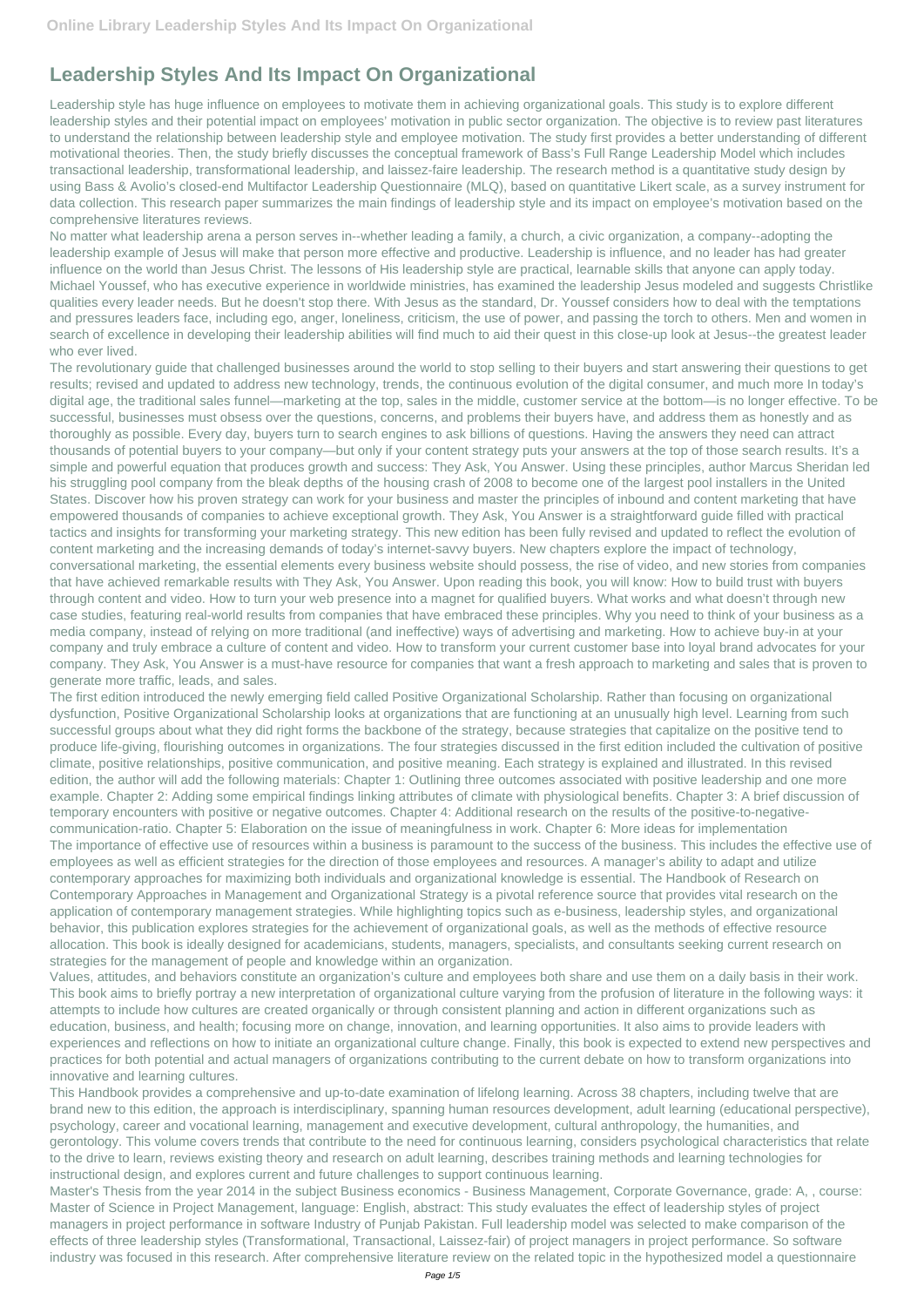## **Online Library Leadership Styles And Its Impact On Organizational**

was developed and its validity was checked by the pilot survey first. A sample of two hundred and fifteen first level managers, directly working under project managers like software Architects, Principal software Engineers, Developers, programmers, Quality Assurance personals in software industry was selected by using simple random sampling and the response rate was seventy two percent. The analysis was completed by using descriptive analysis, correlation analysis and multiple regression analysis by SPSS- 16. Finally conclusion and recommendations are suggested. The study concludes that Transformational leadership of project manager has significant effect in project performance and its two construct charisma (CHM) and inspiration (INS) are proved significant and this study also provides significant practical implications of the results for the project managers working in software houses of Pakistan that they can enhance the performance of their projects by learning and exhibiting transformational leadership style as according to Pakistani working environment of software houses this leadership style is proved effective. Further areas for future research and implications are also highlighted in this thesis. Abstract: The aim of the research is to test the impact of the leadership styles in the not for-profit organizations and its relevance to the employees' job satisfaction and their intention to quit. This study is to investigate two different leadership styles; Transformational and Transactional leadership style, whether or not a correlation between them exists and the employees' job satisfaction and consequently if this lead them to have the intention to quit from their organization. A comparative survey was done between two Not- for-profit organizations. The population for this survey is 48 questionnaires distributed to the two organizations (36) in the first organization and (12) for the second organization. Employees of different hierarchical levels, different age and level of responsibility were asked to fill in the survey. The data were examined by SPSS, a statistical analysis package. The findings of the study show that there was insignificance relationship between the intention to quit and transformational and transactional leadership styles. In addition, the study also found an insignificant relationship between the intention to quit and the employees' job satisfactions. One of the key recommendations of the study is that the head of an organization should take care of the employees' awareness to the types of leadership in order to increase their health of their employment in the organization. They have to look to the other factors that retain employees in their organizations in Egypt rather than the leadership styles of leaders managing them. This can reduce the employees in their organizations that have the intention to quit.

A new edition based on the timeless business classic—updated to help today's readers succeed more quickly in a rapidly changing world. For decades, The One Minute Manager® has helped millions achieve more successful professional and personal lives. While the principles it lays out are timeless, our world has changed drastically since the book's publication. The exponential rise of technology, global flattening of markets, instant communication, and pressures on corporate workforces to do more with less—including resources, funding, and staff—have all revolutionized the world in which we live and work. Now, Ken Blanchard and Spencer Johnson have written The New One Minute Manager to introduce the book's powerful, important lessons to a new generation. In their concise, easy-to-read story, they teach readers three very practical secrets about leading others—and explain why these techniques continue to work so well. As compelling today as the original was thirty years ago, this classic parable of a young man looking for an effective manager is more relevant and useful than ever.

This book serves to provide a detailed exploration of the various leadership exhibited today. In order to better comprehend the organic link between styles of leadership, this book deals with almost all models of leadership and demonstrates how dynamic these forms of leadership actually are. It is an essential and extensive reference point for both academics and practitioners. Annotation.

Why do most leaders or managers elicit merely competent performance from their followers, while a select few inspire extraordinary achievement? Leadership expert Bernard Bass takes this question beyond the usual speculation, presenting original research that for the first time documents the traits of the exceptional leader.

Often it seems that people place a spotlight on leaders and disregard the probability that the success of the organization lies somewhere in the followers. However, literature on followership is often overlooked and research on it ignored. As organizations rapidly change, it is essential to understand organizational change through simultaneous discussions of both leaders and followers and the roles they play in the ultimate success of the company. Leadership and Followership in an Organizational Change Context is a pivotal reference source that establishes the concept and definitions of leadership and followership in the context of organizational change and discusses the leadership and followership styles that can contribute to organizational effectiveness. While highlighting topics such as leadership style, employee engagement, and succession planning, this book is ideally designed for managers, executives, directors, upper-level management, business professionals, academicians, researchers, industry professionals, and students seeking current research on the types of changes that organizations are facing and how such changes can be managed.

A guide to putting cognitive diversity to work Ever wonder what it is that makes two people click or clash? Or why some groups excel while others fumble? Or how you, as a leader, can make or break team potential? Business Chemistry holds the answers. Based on extensive research and analytics, plus years of proven success in the field, the Business Chemistry framework provides a simple yet powerful way to identify meaningful differences between people's working styles. Who seeks possibilities and who seeks stability? Who values challenge and who values connection? Business Chemistry will help you grasp where others are coming from, appreciate the value they bring, and determine what they need in order to excel. It offers practical ways to be more effective as an individual and as a leader. Imagine you had a more in-depth understanding of yourself and why you thrive in some work environments and flounder in others. Suppose you had a clearer view on what to do about it so that you could always perform at your best. Imagine you had more insight into what makes people tick and what ticks them off, how some interactions unlock potential while others shut people down. Suppose you could gain people's trust, influence them, motivate them, and get the very most out of your work relationships. Imagine you knew how to create a work environment where all types of people excel, even if they have conflicting perspectives, preferences and needs. Suppose you could activate the potential benefits of diversity on your teams and in your organizations, improving collaboration to achieve the group's collective potential. Business Chemistry offers all of this--you don't have to leave it up to chance, and you shouldn't. Let this book guide you in creating great chemistry! Fast track route to mastering effective leadership styles Covers the key areas of leadership styles, from developing a style to suit the situation and organizational type to cross-cultural issues and the new interest in 'servant leadership' Examples and lessons from some of the world's most successful leaders, including David Simon and John Browne, Konosuke Matsushita and Herb Kelleher, and ideas from the smartest thinkers, including Manfred Kets de Vries, Ed Schein, Gareth Jones and Bob Goffee, Ken Blanchard and John Adair Includes a glossary of key concepts and a comprehensive resources guide Educational leadership draws upon interdisciplinary literature, but distinguishes itself through its focus on pedagogy, epistemology, and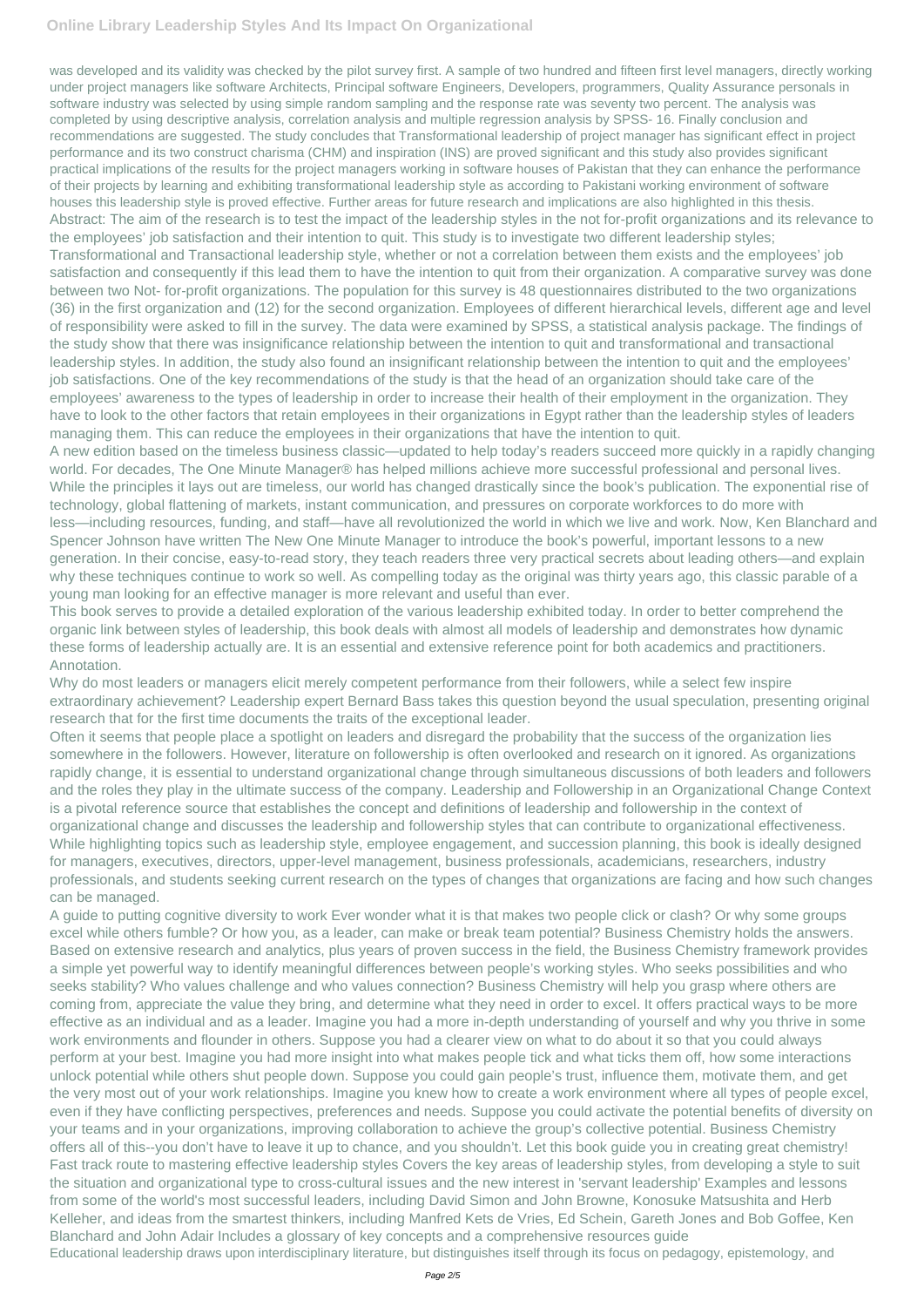human development. As a field of study, it has prescribed pertinent philosophies and practices and has specified specific roles for school administrators and teachers. Technology and Its Impact on Educational Leadership: Innovation and Change covers not only K-12 and higher education leadership, but also the relationship between Web 2.0 technologies and educational leadership. Contributions within this book discuss chronic issues in the study of to technology and its impact on educational leadership that have perplexed educational establishments. This work promotes learning and further research for professors, scholars, researchers, and graduate students involved in educational leadership and related fields.

Leadership style -- Job satisfaction -- Employee engagement -- Transformational leadership style -- Transactional leadership style -- Laissezfaire leadership style.

This book is a comprehensive resource book that provides everything you need to know to create high performing teams.

The definitive classic on high-performance teams The Wisdom of Teams is the definitive work on how to create high-performance teams in any organization. Having sold nearly a half million copies and been translated into more than fifteen languages, the authors' clarion call that teams should be the basic unit of organization for most businesses has permanently shaped the way companies reach the highest levels of performance. Using engaging case studies and testimonials from both successful and failed teams—ranging from Fortune 500 companies to the U.S. Army to high school sports—the authors explain the dynamics of teams both in great detail and with a broad view. Their conclusions and prescriptions span the familiar to the counterintuitive: • Commitment to performance goals and common purpose is more important to team success than team building. • Opportunities for teams exist in all parts of the organization. • Real teams are the most successful spearheads of change at all levels. • Working in teams naturally integrates performance and learning. • Team "endings" can be as important to manage as team "beginnings." Wisdom lies in recognizing a team's unique potential to deliver results and in understanding its many benefits—development of individual members, team accomplishments, and stronger companywide performance. Katzenbach and Smith's comprehensive classic is the essential guide to unlocking the potential of teams in your organization.

Thesis (M.A.) from the year 2020 in the subject Leadership and Human Resource Management - Employee Motivation, grade: 90.%, language: English, abstract: The purpose of this case study research will be to explore the influence of leadership style on employee motivation in the office of the Upper West Regional Coordinating Council in Ghana. In order to achieve this objective, the study will seek to achieve the following specific objectives: Identify the leadership style adopted in the office of the Upper West Regional Coordinating Council. Examine the impact of the leadership style on the work behaviour of workers. Explore how the leadership style relates to the level of motivation among workers in the organisation and develop recommendations on an effective leadership style that can be adopted by public sector organisations in Ghana towards improving employee motivation. Leadership has remained a prominent area of interest for both academics and practitioners for several decades. This interest is based on the notion that leadership styles correlate with organisational performance. In these modern times, when there are increased complexities surrounding the needs of society and increased competitiveness among organisations and nations, achieving high outputs and performance is even more critical. The role of leaders in assuring this high organisational performance is noted in the literature. Leadership is a process in which people are influenced to work towards organisational goals. It involves the ability to motivate people as well as building the capacity of followers to be able to achieve organisational goals. As noted by Akparep, Jengre, and Mogre, the leadership style adopted by an organisation impacts on operational success. Leaders influence the behaviour of workers through processes such as training, rewards, communication, and discipline.

The Nursing - New Perspectives book covers nursing services and related topics of interest. The book includes innovative nursing services that will positively affect patient safety such as leadership in nursing, patient-nurse conflict, patient safety and medical errors, nurses' perspective, simulation, collaboration, communication and quality in care. Various experts from around the world have made valuable contributions to the book. I especially thank them. With these broad advanced topics covered in this particular book, no doubt the clinician, researcher, or any reader will find this book valuable in guiding them to grasp a new understanding and to keep up-to-date with information on nursing services. The blockbuster best seller Primal Leadership introduced us to "resonant" leaders--individuals who manage their own and others' emotions in ways that drive success. Leaders everywhere recognized the validity of resonant leadership, but struggled with how to achieve and sustain resonance amid the relentless demands of work and life. Now, Richard Boyatzis and Annie McKee provide an indispensable guide to overcoming the vicious cycle of stress, sacrifice, and

The subject of leadership and managerial psychology exists as a sub-branch of psychology within the fields of industrial and organizational psychology. There still appears to be ongoing debate regarding the core pathology for gaining managerial expertise in professional roles relative to having suitable leadership skills and managerial knowledge beyond the direct daily work involved in organizations. Professional organizations inherently include varied levels of sensitive human interactions, which further necessitates their management professionals to have leadership styles that are adjustable contingent on a given situation. Relative to this edited book, managerial psychology is being utilized in a way that may subsequently seek to develop a series of scientific theory principles where the focus is to develop managerial axioms that advance contemporary existing knowledge surrounding professional management logic. The Handbook of Research on Multidisciplinary Perspectives on Managerial and Leadership Psychology provides value uncovered by a collaboration of generalists and specialists who bring professional managerial and leadership opinions to light through narratives and research inclusive of fundamental theory principles that can be applied in practice and academia. This edited reference is focused on the enhancement of management research through managerial psychology while highlighting topics including business process knowledge, management in diverse discipline situations and professions, corporate leadership responsibility, leadership of self and others, and leadership psychology in a variety of different fields of work. This book is ideally designed for leadership and management professionals, academicians, students, and researchers in the fields of knowledge management, administrative sciences and management, leadership development, education, and organization development sub-branches or specialty practices.

## The Impact of Leadership Styles on Organizational EffectivenessGRIN Verlag

Master's Thesis from the year 2011 in the subject Business economics - Business Management, Corporate Governance, grade: A, - (Virtual University of Pakistan), course: Management Sciences, language: English, comment: Unmistakably....... To my Fiancee Saba My family Ammi, Abu and Madiha Without them the incomplete can't tends to complete, abstract: The purpose of the dissertation is to analyze the relationship between leadership styles and organizational effectiveness of IT firms in Karachi. After the survey sent in the IT firm in Karachi it has been come into notice that leadership style affects the effectiveness of IT organization. Four different types of leaders are found which are listed as dictator, democratic, visionary and free rein leader. All these styles have an impact on organizational effectiveness. Dictator and

visionary styles influence positively, whereas others negatively. The visionary or transformational style yield most organizational effectiveness. So this is the best style to be used. The different dimensions used to define organizational effectiveness in IT industry are employee morale, organizations competitive position, customer satisfaction, management satisfaction, ability to introduce organizational change, market share of the firm. It is better to use transformational leadership style in most cases but sometimes autocratic style can also be used. Autocratic leadership style should be used when the employee is young/fresh in the industry. They actually need direct guidance and concrete explanation about task.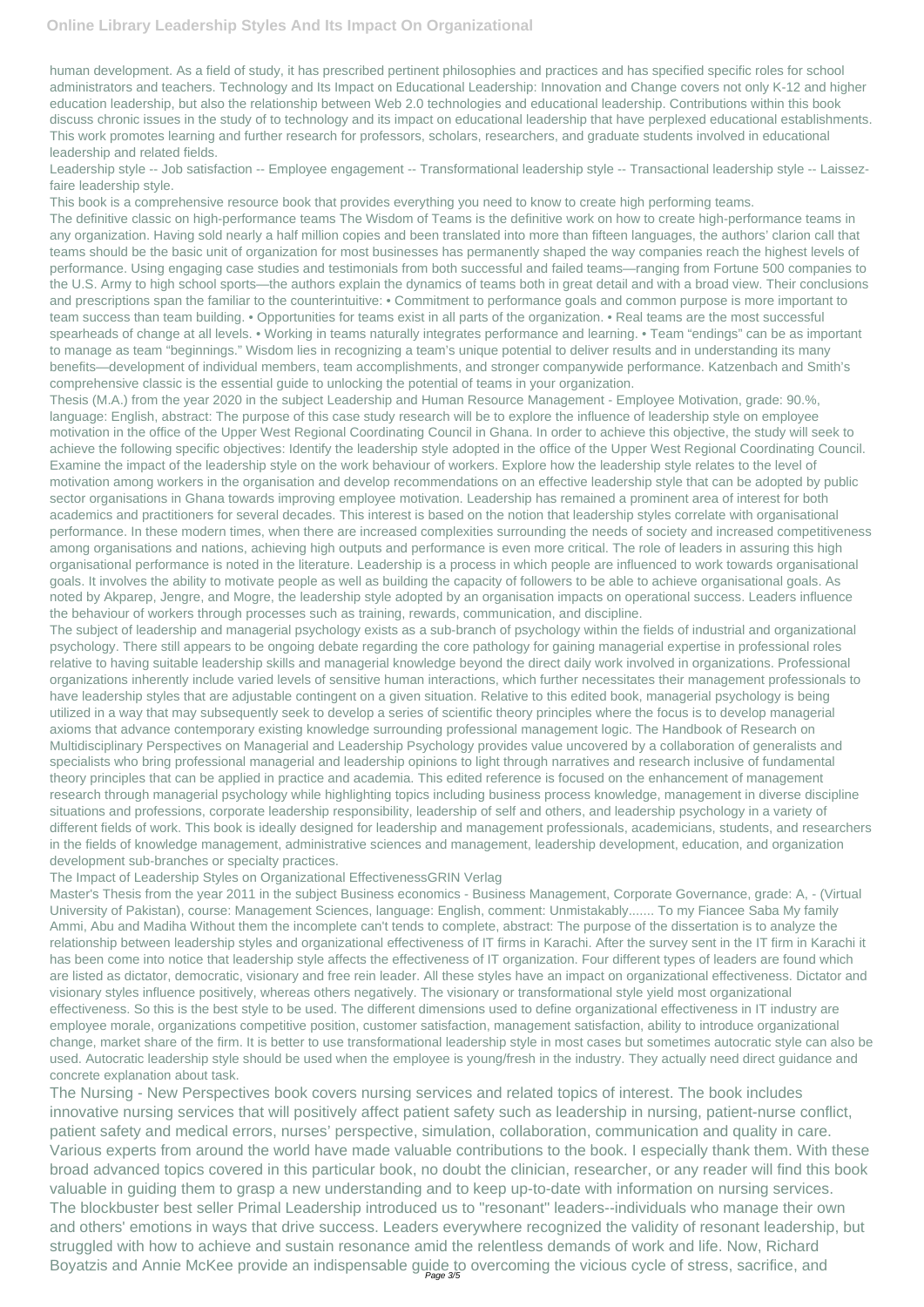dissonance that afflicts many leaders. Drawing from extensive multidisciplinary research and real-life stories, Resonant Leadership offers a field-tested framework for creating the resonance that fuels great leadership. Rather than constantly sacrificing themselves to workplace demands, leaders can manage the cycle using specific techniques to combat stress, avoid burnout, and renew themselves physically, mentally, and emotionally. The book reveals that the path to resonance is through mindfulness, hope, and compassion and shows how intentionally employing these qualities creates effective and enduring leadership. Great leaders are resonant leaders. Resonant Leadership offers the inspiration--and tools--to spark and sustain resonance in ourselves and in those we lead.

The past half-century has witnessed a dramatic increase in the scale and complexity of scientific research. The growing scale of science has been accompanied by a shift toward collaborative research, referred to as "team science." Scientific research is increasingly conducted by small teams and larger groups rather than individual investigators, but the challenges of collaboration can slow these teams' progress in achieving their scientific goals. How does a team-based approach work, and how can universities and research institutions support teams? Enhancing the Effectiveness of Team Science synthesizes and integrates the available research to provide guidance on assembling the science team; leadership, education and professional development for science teams and groups. It also examines institutional and organizational structures and policies to support science teams and identifies areas where further research is needed to help science teams and groups achieve their scientific and translational goals. This report offers major public policy recommendations for science research agencies and policymakers, as well as recommendations for individual scientists, disciplinary associations, and research universities. Enhancing the Effectiveness of Team Science will be of interest to university research administrators, team science leaders, science faculty, and graduate and postdoctoral students. Two leadership consultants identify three keys to being a more effective leader: knowing your strengths and investing in others' strengths, getting people with the right strengths on your team, and understanding and meeting the four basic needs of those who look to you for leadership.

The book is based on exploratory research carried out by the author in Indian Business Organizations. It gives insights to Employee Empowerment and five important leadership styles namely Transformational Leadership, Transactional Leadership, Servant Leadership, Abusive Leadership and Ethical leadership and their characteristics based on the researches carried out by the scholars and gurus in these fields. Transformational leadership, servant leadership and ethical leadership style enhance the employee empowerment while transactional leadership has no role in employee empowerment. The book highlight that abusive leadership style is used by many leaders and has negative impact on employee empowerment. Employee empowerment results in Quality of Work Life, Commitment and Job Involvement in employees which enhance competitiveness of the organization. It also emphasizes the important of personal characteristics of employees required to make them empowered. Some employees like to be empowered while some others do not. This book provides guidance to new researchers in the field of leadership and employee empowerment to carry out further researches in these fields in various countries and cultures. The book will guide the managers to identify and enhance the required characteristics to be a successful leader. This book will be a new milestone in the above fields of research and beacon to the practicing managers to navigate them to higher success.

This edited collection addresses several forms of moral leadership within the context of kenosis, bringing together both secular and biblical perspectives on the role of morality and self-sacrifice in effective leadership theory and practice. The contributors apply various leadership theories in the analysis of sacred texts in order to uncover unique insights into the biblical truth about leadership. Their analysis moves away from egotistical leadership focused on self-aggrandizement and provides a new model for leadership - one characterized by morality, authenticity, and service. True Leadership will benefit scholars, researchers, and students interested in values-based leadership and seeking to enrich their understanding of organizational behavior and leadership development.

How can managers bring about optimum performance from the individuals in their organizations? What leadership techniques produce the most effective organizations? This book examines the theory and practice of the dynamic and innovative style of transformational leadership. The transformational leader encourages followers by acting as a role model, motivating through inspiration, stimulating intellectually, and giving individualized consideration to their needs and goals. Chapters explore how transformational leadership affects important issues in today's organizations such as delegation, teamwork, decision making, total quality management and corporate reorganization.

Packed with practical information designed for business readers and managers at all levels, this essential volume offers insights on managing creativity in groups, developing creative conflict, and using technology to help foster innovation. This volume explores emerging models, methods and tools in the management of research and development (R&D) in the knowledge era, with a particular focus on the challenges of the emerging technologies. The contributions are organized in five parts. Part I, Managing Emerging Technologies, provides methods and tools to understand the challenges created by the emergence of new technologies. Part II, Technology and Engineering Management Tools and Policies, explores different technology and engineering tools, including topics such as product concept development, design, selection and adoption, using technology roadmaps and bibliometrics. Part III, Technological Innovation and Entrepreneurship, explores R&D, knowledge transfer and entrepreneurial education. Part IV, Commercialization of Technological Innovations, explores the development and application of the technology transfer process which allows managers to succeed in commercializing the outcomes of R&D projects. Part V, Managing the Engineering Enterprise, explores the effect economic decision-making, leadership styles, change management and quality management have on an organization's ability to plan and execute initiatives and projects. Research and Development has always played a critical role in the engineering and technology focused industries. In an era of big data and smart applications, knowledge has become a key enabler for R&D. Managing R&D in the knowledge era requires use of key tools and methods. Page 4/5